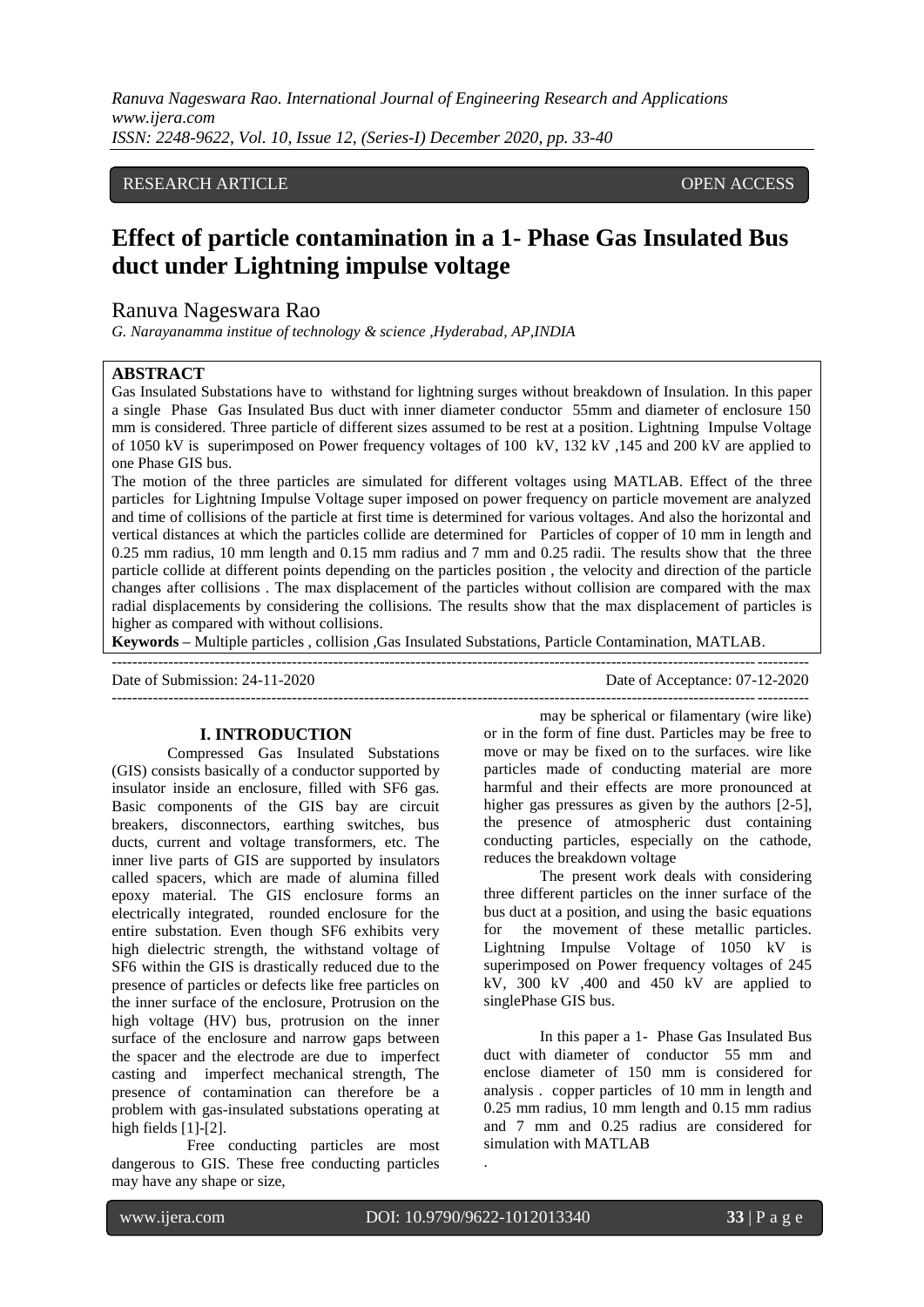## **II.MODELING OF GAS INSULATED BUS DUCT**

A typical horizontal single-phase bus duct shown in Figure 1 has been considered for the analysis. It consists of a conductor spaced in a metal enclosure, filled with SF6 gas. Particles are assumed to be rest at some position on the enclosure surface, until a voltage sufficient enough to lift the particles and move in the field is applied. After acquiring an appropriate charge in the field, the particles lift and begin to move in the direction of the field after overcoming the forces due to its own weight and drag. For particles on bare electrodes, several authors have suggested expressions for the estimation of charge on both vertical/horizontal wires and spherical particles. The equations are primarily based on the work of Felici[5].



**Figure. 1** Typical single phase gas insulated bus

Conducting particles in motion in an external electric field will be subjected to a collective influence of several forces. The forces are : - -Electrostatic force (Fe)

- Gravitational force (mg)

- Drag force (Fd)

The motion equations for the three particles are given by  $[6][7]$ 

$$
m_1 \frac{d^2 y_1}{dt^2} = F_{e1} - m_1 g - Fd_1 \quad --- (1a)
$$

$$
m_2 \frac{d^2 y_2}{dt^2} = F_{e2} - m_2 g - Fd_2
$$
 --- (1b)

$$
m_3 \frac{d^2 y_3}{dt^2} = F_{e3} - m_3 g - Fd_3 \ \ \text{---}(1c)
$$

where m1, m2, m3 = mass of the particles y = displacement in vertical direction Fe = Electrostatic force

 $g =$  gravitational constant

Lightning Impulse voltage is superimposed on power frequency voltage and is given by (1) Lightning impulse of 1.2/50 micro sec

$$
V = V_0 (e^{-at} - e^{-Bt})
$$
................. (A)  
Where V<sub>0</sub>=1050 KV  
 $a = 0.1477X10^5$   
 $b = 0.1933X10^7$ 

(2) Super imposed Lightning impulse on power frequency

$$
V = (Vm.\sin w(t - t_0) + V_0(e^{-at} - e^{-Bt})\text{....(}B)
$$

Where  $t_0$ =time at which it is superimposed

The charges acquired by a vertical wire particles respectively in contact with a naked enclosure can be expressed as:

$$
Q_{1} = \frac{\pi \epsilon_{0} 1_{1}^{2} E(t0)}{\left(\ln(\frac{2l_{1}}{r_{1}}) - 1\right)}
$$
............ 2(*a*)  
\n
$$
Q_{2} = \frac{\pi \epsilon_{0} 1_{2}^{2} E(t0)}{\left(\ln(\frac{2l_{2}}{r_{2}}) - 1\right)}
$$
............ 2(*b*)  
\n
$$
Q_{3} = \frac{\pi \epsilon_{0} 1_{3}^{2} E(t0)}{\left(\ln(\frac{2l_{3}}{r_{3}}) - 1\right)}
$$
............ 2(*c*)

where Q1 Q2 Q3 are the charges on the particles until the next impact with the enclosure, l1 l2 l3 are the particle length, r1 r2 r3 are the particle radii respectively , E(t0) is the ambient electrical field at t  $=$  t0. The charge carried by the particle between two impacts has been considered constant in the simulations.

The electric field in a coaxial electrode system at position of the particles can be written as:

$$
E(t) = \frac{\hat{V_m} \sin \omega t}{\left[r_0 - y(t)\right]l_n \left[\frac{r_0}{r_i}\right]}\dots \dots \dots (3)
$$

where Vm Sin wt is the supply voltage on the inner electrode, r0 is the enclosure radius, ri is the inner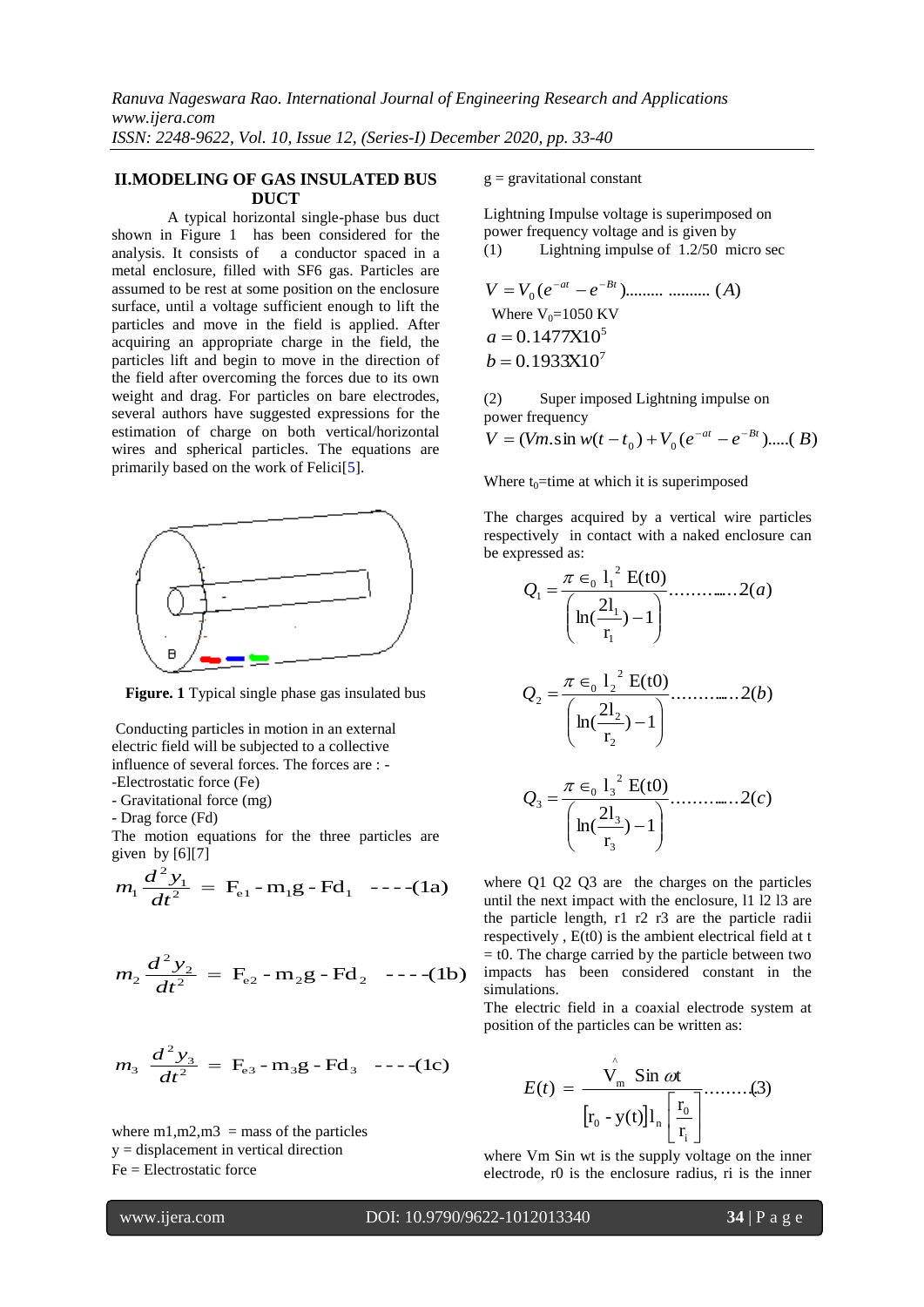conductor radius  $y(t)$  is the position of the particle which is the vertical distance from the surface of the enclosure towards the inner electrode.

The electrostatic force on each particle is given by

$$
F_{\rm el} = {\rm K} \, {\rm Q}_{1} \, {\rm E}(t) \, \dots \, \dots \, \dots \, \dots \, \dots \, \dots \, (4a)
$$

$$
F_{e2} = K Q_2 E(t) \dots \dots \dots \dots \dots \dots \dots (4b)
$$

$$
F_{e3} = K Q_3 E(t) \dots \dots \dots \dots \dots \dots \dots (4c)
$$

Where K is a corrector and is a factor less than unity.

However, for length-to-radius ratios greater than 20 the correction factor, K, is close to unity

The drag forces are given by:

$$
F_{d1} = y \pi_1 \left( 6 \mu K_d \left( y \right) + 2.656 \left[ \mu \rho_g 1_1 y \right] {}^{0.5} \right) \dots \dots \dots (5a)
$$

$$
F_{d2} = y \pi_2 \left( 6 \mu K_d (y) + 2.656 \left[ \mu \rho_g 1_2 y \right]^{0.5} \right) \dots \dots \dots (5b)
$$
  

$$
F_{d2} = y \pi_3 \left( 6 \mu K_d (y) + 2.656 \left[ \mu \rho_g 1_2 y \right]^{0.5} \right) \dots \dots \dots (5c)
$$

where y is the velocity of the particle,  $\mu$  is the viscosity of the fluid (SF6 : 15.5\_10−6kg/m\_s at 200C), r1 r2 r3 are the particle radius,  $pg$  is the gas density,  $11 12 13$  are the particle lengths,  $Kd(y)$ is a drag coefficient.

The influence of gas pressure on the drag force is given by empirical formula.

$$
\rho_g = 7.118 + 6.332P + 0.2032P^2 \dots \dots \dots \dots (6)
$$

where  $\rho_{\rm g}$  = density p = Pressure of the gas and 0.1 < p < 1mboxMPa.

The restitution coefficient for copper particles seem to be in the range of 0.7 to  $0.95$ : $R = 0.8$  implies that 80% of the incoming impulse of the particle is preserved when it leaves the enclosure.

The motion equation (1a) ,(1b),(1c) using all forces can therefore be expressed as

$$
m\ddot{y}(t) = \frac{\pi \epsilon_0 1^2 E(t_0)}{\ln(\frac{2l}{r}) - 1} x 48.64 x 10^3 \left[ \left( \frac{1}{0.125 - x} \right) + \left( \frac{Cos\theta_2}{R_1} \right) \right] \sin \omega t - mg
$$
  
-  $\dot{y}(t) \pi r (6\mu K_d(\dot{y}) + 2.656 (\mu r_g) y (t)^{0.5})$ 

In the above equation, the parameters m,l,r can be replaced by m1,l1,r1 and motion of the particle 1 can be obtained, similarly for particles 2 and 3 motions can be obtained. The above equation is a second order non-linear differential equation and in this paper, the equation are solved using MATLAB

In order to determine the random behavior of moving particles, the calculation of movements in axial and radial directions was carried at every time step using rectangular random numbers. The above simulation yields the particle movement in the radial and axial directions. The random movement can be adequately simulated by Monte-Carlo method. In order to determine the randomness, it is assumed that the particle emanates from its original site at any angle less than  $\varphi$ , where φ/2 is half of the solid angle subtended with the vertical axis.

## **III. RESULTS AND DISCUSSIONS**

The particle 1 has 10 mm in length and 0.25 mm radius, particle 2 has 10 mm length and 0.15 mm radius and particle 3 has 7 mm and 0.25 radius.

Table 1 shows the radial movement of the particles in a 1- Phase Gas Insulated Bus duct in Electric Field for switching impulse voltage superimposed on voltages of 100KV ,132 kV ,145 KV and 200 KV respectively.

Table 2 shows the time at which particle collide for first time Tc and Vertical height of the particle at collisions in mm . velocity of the particle at just before the collision (mm /sec) .

In Table 3 the velocity of the particles at just before the collision and after collision are shown determined by the equation of collision given in appendix at Tc by MATLAB . Figure 2 to Figure 5 shows the movement patterns of copper particles in Electric Field for lightning impulse voltage superimposed on voltages applied voltages of 100KV ,132 kV ,145 KV and 200 KV respectively.

Figure 6 to Figure 9 shows the collision of particles in the bus ducts. It is observed that the three particle are started at same position and probability of collision at different points also shown in figures 6 to 9. It is seen that as the voltage varies from 100 KV to 200 KV maximum radial movement also varies as shown in Table1 and also the particles collide at different intervals. The collisions of the particles for the first time both height and time of collision also shown in Table 2. At this point of collisions (from fig 6 to 9 ) the particle moves randomly and its direction and velocity also changes. It gives the actual maximum radial displacement more than the maximum radial displacement when no collision takes place.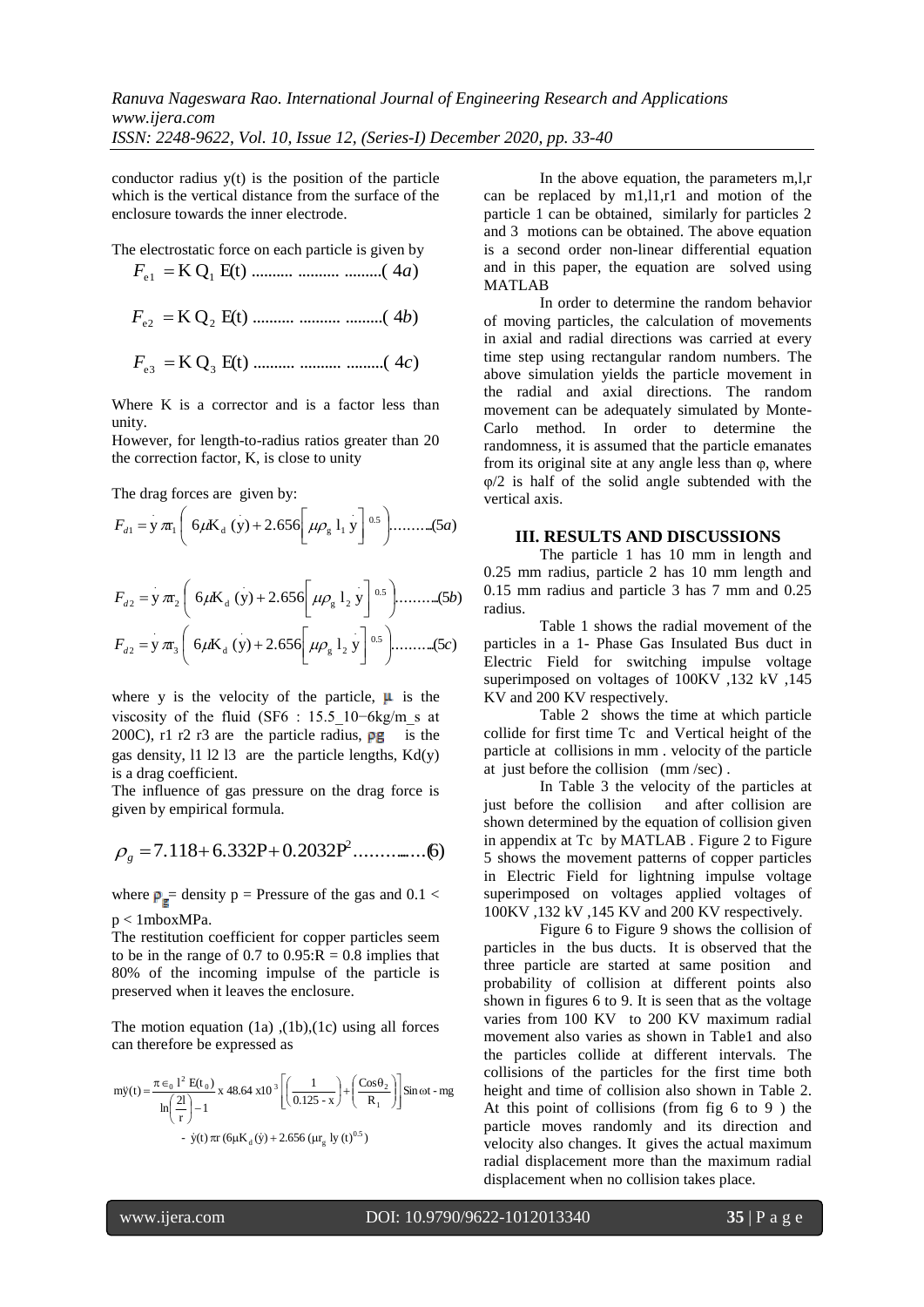The axial movements of particles and collision points are shown in figures 10 to 13 for the applied voltages of 245 KV,300 KV,400 KV and 450 KV respectively.

The vertical velocity and angle of collision of the particles are calculated by simulation results for different voltages 100KV ,132 kV ,145 KV and 200 KV respectively by the equation given in appendix , the velocity of the particles 1, 2 and 3 after collisions are calculated as given in Appendix

In the table 3 ,the velocity of the particles just the instant after collision for different voltages is given. It is seen from the table 3 that for 100 KV the particles 1 and 3 are collide and their velocities are ( Blue and red colours in the plot) abruptly changes after collision.

For 132 KV,145 KV and 200 KV voltages, the particles 1 and 2 are collide and their velocities are ( Green and red colours in the plot) abruptly changes after collision.

Sample calculation for a voltage of 200 KV

The velocity before collision at Tc for particle 1 (blue)  $V_{NO,Col}$  =5284 mm/sec.

the velocity after collision at  $T_c$  for particle 1 (blue)  $V_{\text{Col}}$ =23045 mm/sec.

ratio of the velocities =  $V_{\text{Col}}$  /  $V_{\text{NO,Col}}$  = 23045/5284  $=4.36$ 

height of particle-1 at collision = 31.5 mm first peak of particle  $-1$  without collision  $= 35$  mm difference in displacement =  $35-31.5 = 3.5$  mm Net displacement particle 1 with collision  $=3.5*4.36=15.26$  mm

Total radial displacement with collision =

height of particle at collision+ Net displacement particle with collision.

Total radial displacement with collision  $=31.5+15.26=46.76$  mm.

If the particles continue to move with its new velocity the maximum height of the particle would be more than that when particles are considered individually without collision as given in Table 4.

| Table: I Radial movement of aluminum particles with Monte-Carlo technique for various voltages assuming no |
|------------------------------------------------------------------------------------------------------------|
| collisions                                                                                                 |

| Voltage<br><b>KV</b> | Max. Radial            | Max. Radial            | Max. Radial            |  |
|----------------------|------------------------|------------------------|------------------------|--|
|                      | Movement of particle 1 | Movement of particle 2 | Movement of particle 3 |  |
|                      | mm)                    | (mm                    | mm)                    |  |
| 100                  | 28.8395                | 52.3147                | 19.0344                |  |
| 132                  | 34.7383                | 54.1098                | 24.5201                |  |
| 145                  | 36.0814                | 54.3394                | 26.5471                |  |
| 200                  | 41.4718                | 57.8648                | 33.1313                |  |

**Table.2** height and time of particle collisions for various voltages.

|           | Time at which particle | Vertical height of the particle at collisions (mm) |                       |                   |  |
|-----------|------------------------|----------------------------------------------------|-----------------------|-------------------|--|
| Voltage   | collide first time     | Particle1 (blue)                                   | Particle <sub>2</sub> | Particle3         |  |
| <b>KV</b> | Тc                     |                                                    | (green)               | (Red)             |  |
|           | (sec                   |                                                    |                       |                   |  |
| 100       | 0.15                   |                                                    | <b>NC</b>             | $\mathcal{L}$ . 1 |  |
| 132       | 0.065                  | 29.5                                               | 29.5                  | NC                |  |
| 145       | 0.05                   |                                                    | 31                    | <b>NC</b>         |  |
| 200       | 0.06                   | 32.5                                               | 32.5                  | NC                |  |

**Table.3** height and time of particle collisions and velocities of the particles after the collision for various voltages.

| Time at<br>which<br>particle<br>Voltag |                                     | Velocity of the particle at just<br>before the collision (mm/sec) |                                  |                    | Velocity of the particle after the<br>collision<br>(mm/sec) |                                  |                    |
|----------------------------------------|-------------------------------------|-------------------------------------------------------------------|----------------------------------|--------------------|-------------------------------------------------------------|----------------------------------|--------------------|
| e<br>KV                                | collide first<br>time<br>Tc<br>(sec | Particle<br>l (blue)                                              | Particle <sub>2</sub><br>(green) | Particle3<br>(Red) | Particle1<br>(blue)                                         | Particle <sub>2</sub><br>(green) | Particle3<br>(Red) |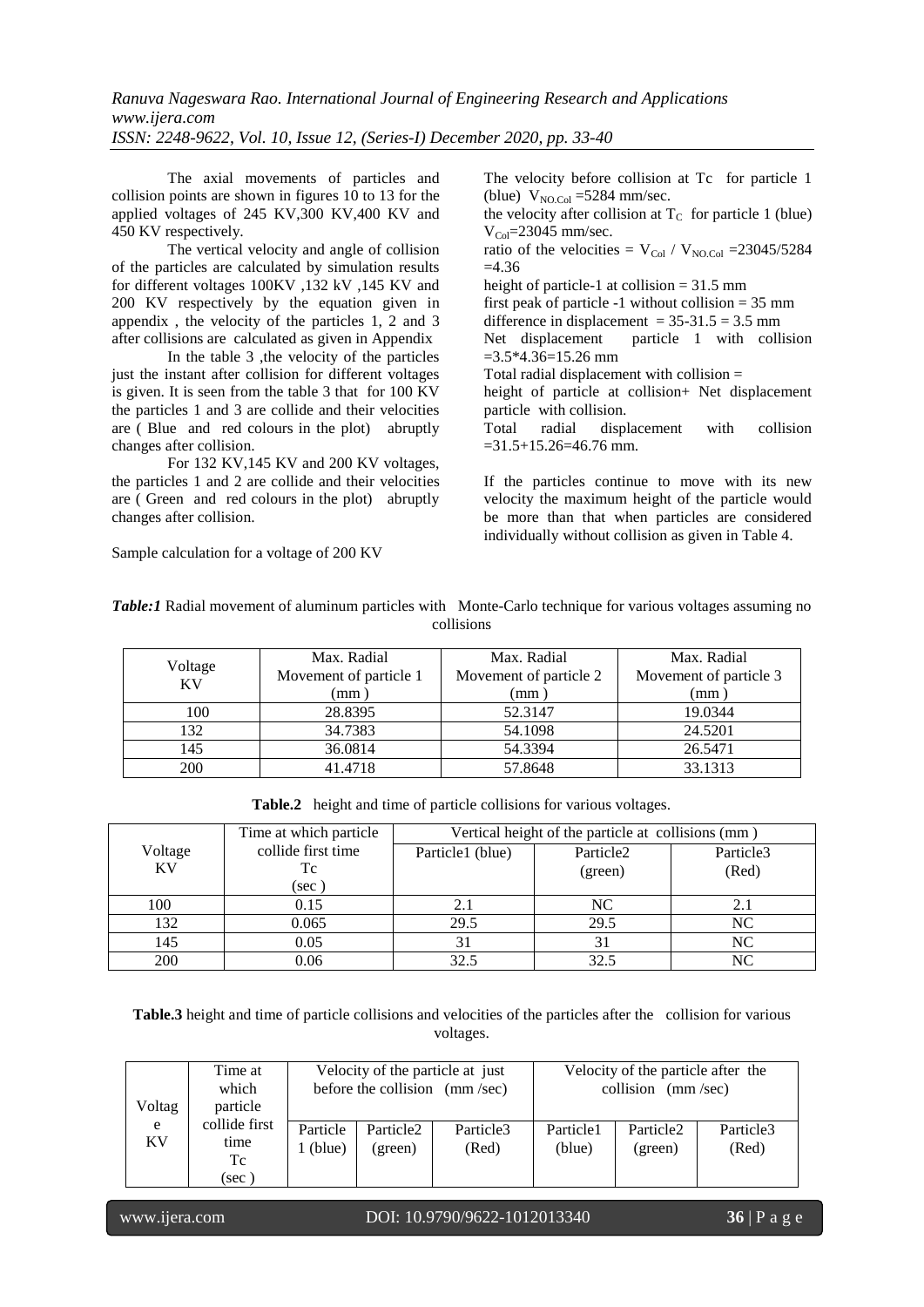| 100 | 0.15  | 1572.4  | 4800    | 1268      | 1170.4 | NC          | 1474.8 |
|-----|-------|---------|---------|-----------|--------|-------------|--------|
| 132 | 0.065 | -1490   | 1105.7  | $-733.8$  | 1938.3 | $-657.4083$ | NC     |
| 145 | 0.05  | 458.5   | 6275.4  | 1769      | 3538.0 | $-2278.9$   | NC     |
| 200 | 0.025 | $-5284$ | 48226.5 | $-2572.6$ | 23045  | -30465      | NC     |

**Table. 4** Max Radial displacements with and without collision

| s.no                 |                                                           | collisions                                       | Max Radial displacements without considering     | Max Radial displacements with collisions    |                                           |                                             |
|----------------------|-----------------------------------------------------------|--------------------------------------------------|--------------------------------------------------|---------------------------------------------|-------------------------------------------|---------------------------------------------|
| Voltage<br><b>KV</b> | Max.<br>Radial<br>Movement<br>of particle 1<br>$\pmod{m}$ | Max. Radial<br>Movement<br>of particle 2<br>(mm) | Max. Radial<br>Movement of<br>particle 3<br>(mm) | Radial<br>Movement of<br>particle 1<br>(mm) | Radial<br>Movement<br>of particle<br>(mm) | Radial<br>Movement of<br>particle 3<br>(mm) |
| 100                  | 28.8395                                                   | 52.3147                                          | 19.0344                                          | 28.8395                                     | 52.3147                                   | 19.0344                                     |
| 132                  | 34.7383                                                   | 54.1098                                          | 24.5201                                          | 34.7383                                     | 54.1098                                   | 24.5201                                     |
| 145                  | 36.0814                                                   | 54.3394                                          | 26.5471                                          | 36.0814                                     | 54.3394                                   | 26.5471                                     |
| 200                  | 41.4718                                                   | 57.8648                                          | 33.1313                                          | 46.76                                       | 57.8648                                   | 33.1313                                     |



Figure. 2 Radial Movement Cu/ 100KV superimposed of 1050 KV / 55mm - 150mm Enclosure



Figure. 3 Radial Movement for Cu/ 132KV superimposed of 1050 KV / 55mm - 150mm Enclosure



Figure. 4 Radial Movement for Cu/ 145KV superimposed of 1050 KV / 55mm - 150mm Enclosure

www.ijera.com DOI: 10.9790/9622-1012013340 **37** | P a g e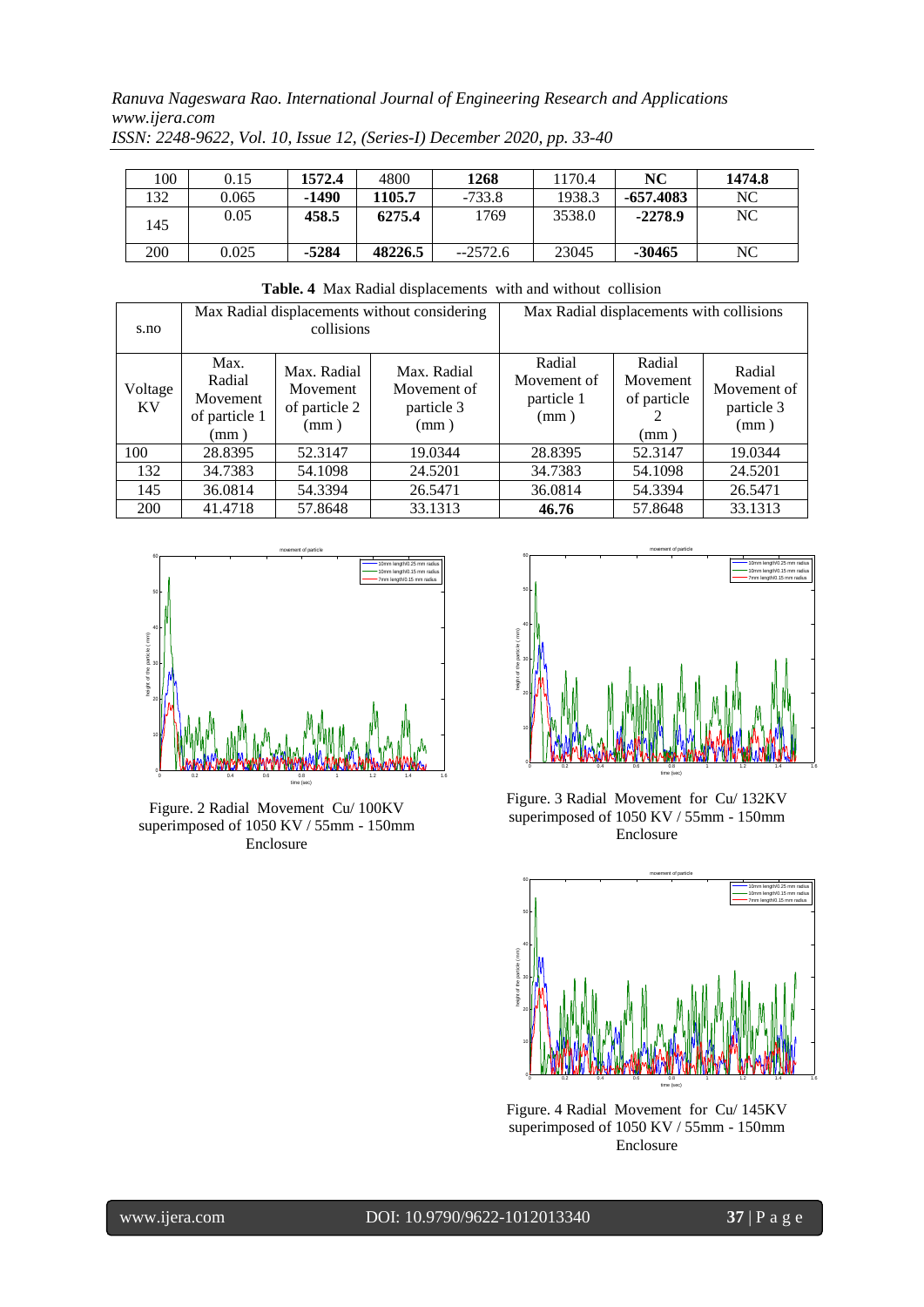

Figure. 5 Radial Movement for Cu/ 200KV superimposed of 1050 KV / 55mm - 150mm Enclosure



Figure.6 Particles collision for Cu/ 100 KV superimposed of 1050 KV / 55mm - 150mm Enclosure



Figure.7 Particles collision for Cu/ 132 KV superimposed of 1050 KV / 55mm - 150mm Enclosure



Figure.8 Particle collisiont for Cu/ 145 KV superimposed of 1050 KV / 55mm - 150mm Enclosure



Figure.9 Particle collisiont for Cu/ 200 KV superimposed of 1050 KV / 55mm - 150mm Enclosure



. Figure.10 Axial Movement for Cu/ 100 KV superimposed of 1050 KV / 55mm - 150mm Enclosure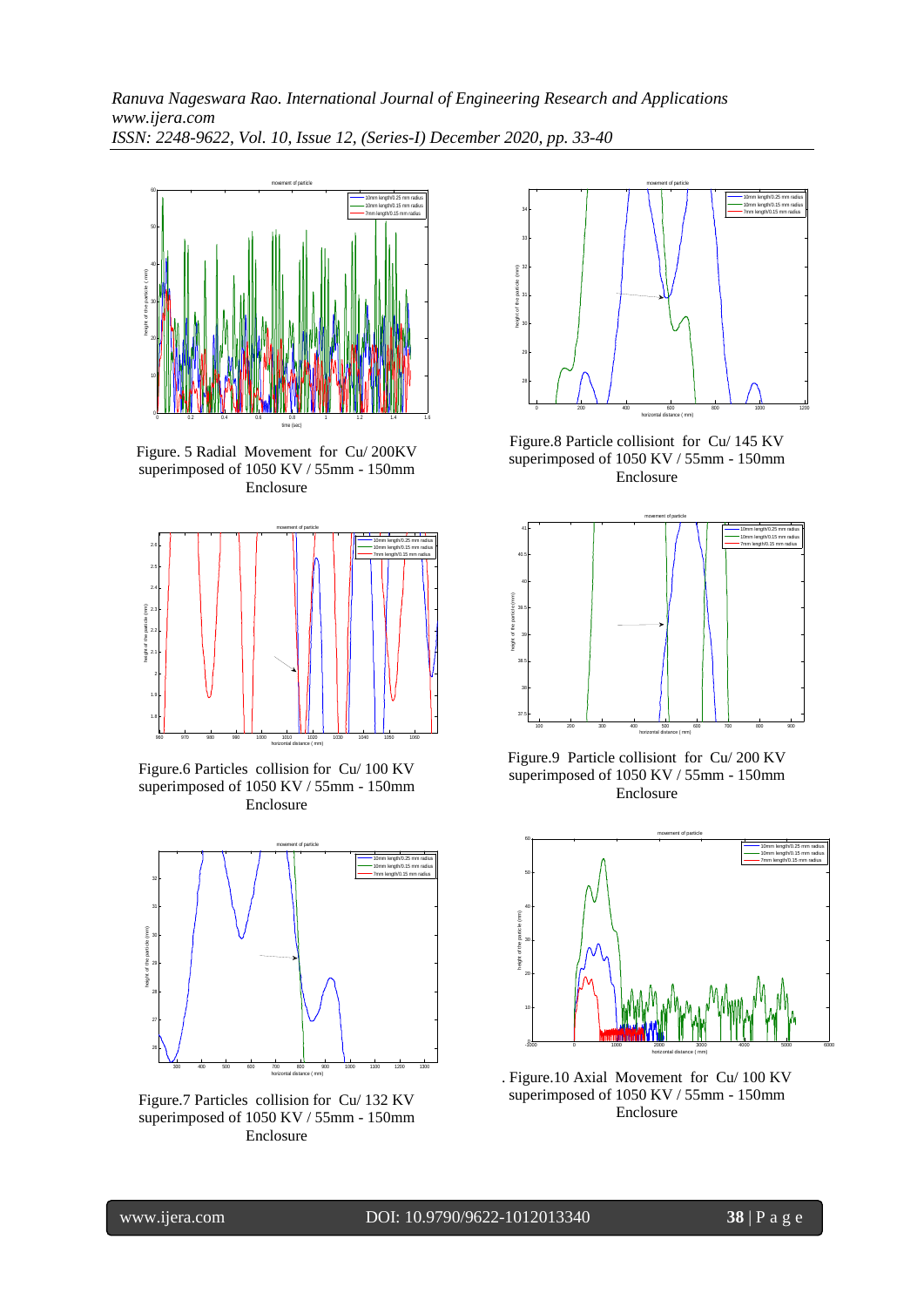

Figure.11 Axial Movement for Cu/ 132 KV superimposed of 1050 KV / 55mm - 150mm Enclosure



Figure.12Axial Movement for Cu/ 145 KV superimposed of 1050 KV / 55mm - 150mm Enclosure



Figure.13 Axial Movement for Cu/ 200 KV superimposed of 1050 KV / 55mm - 150mm Enclosure

#### **V. CONCLUSION**

For the superimposed voltages of 100 KV 132 KVand 145 KV the collision of particles take place just at retarding edge of the the lightning impulse ,where as the for the superimposed voltages of 200 KV the collision takes place in the rising edge of the lightning impulse. So due to particles collision in first case there is NO change in the

maximum radial displace ments of the particles when single particle at a time is considered as no collisions takes place. But for a voltage of 200 KV as particles collide at rising edge of the impulse wave the maximum height of the particle 1 increases due to collision.

Hence the calculations, as described above, are performed at a different voltage levels by considering a single particle at a time as no collisions takes place, max height of the particle and chances of flash over would be low. The results obtained from the simulation show that due to collision of particle the maximum radial displacements would be more and additional information about the particles collision and time at which first time collision takes place should be considered to estimate the flash over chances. However the collision of the particles in the gap will increase the chances of flashover.

#### **Appendix**

#### **Two- dimensional Collision of particles**

Consider two particles, denoted by subscripts 1 and 2. Let  $m_1$  and  $m_2$  be the masses,  $v_1$  and  $v_2$  the velocities before collision. For the case of two colliding bodies in two dimensions, the overall velocity of each body must be split into two perpendicular velocities: one tangent to the common normal surfaces of the colliding bodies at the point of contact, the other along the line of collision.

In a [center of momentum frame](http://en.wikipedia.org/wiki/Center_of_momentum_frame) at any time the velocities of the two bodies are in opposite directions, with magnitudes inversely proportional to the masses. In an elastic collision these magnitudes do not change. The directions may change depending on the shapes of the bodies and the point of impact. Assuming that the second particle is at rest before the collision, the angles of deflection of the two particles,  $\vartheta_1$  and  $\vartheta_2$ , are related to the angle of deflection  $\theta$  in the system of the center of mass by

$$
\tan \nu_1 = \frac{m_2 \sin \theta}{m_1 + m_2 \cos \theta}
$$

$$
\nu_2 = \frac{\pi - \theta}{2}
$$

The velocities of the particles after the collision are:

$$
v_1' = v_1 \frac{\sqrt{m_1^2 + m_2^2 + 2m_1m_2\cos\theta}}{m_1 + m_2}
$$
  

$$
v_2' = v_1 \frac{2m_1}{m_1 + m_2} \sin\frac{\theta}{2}
$$